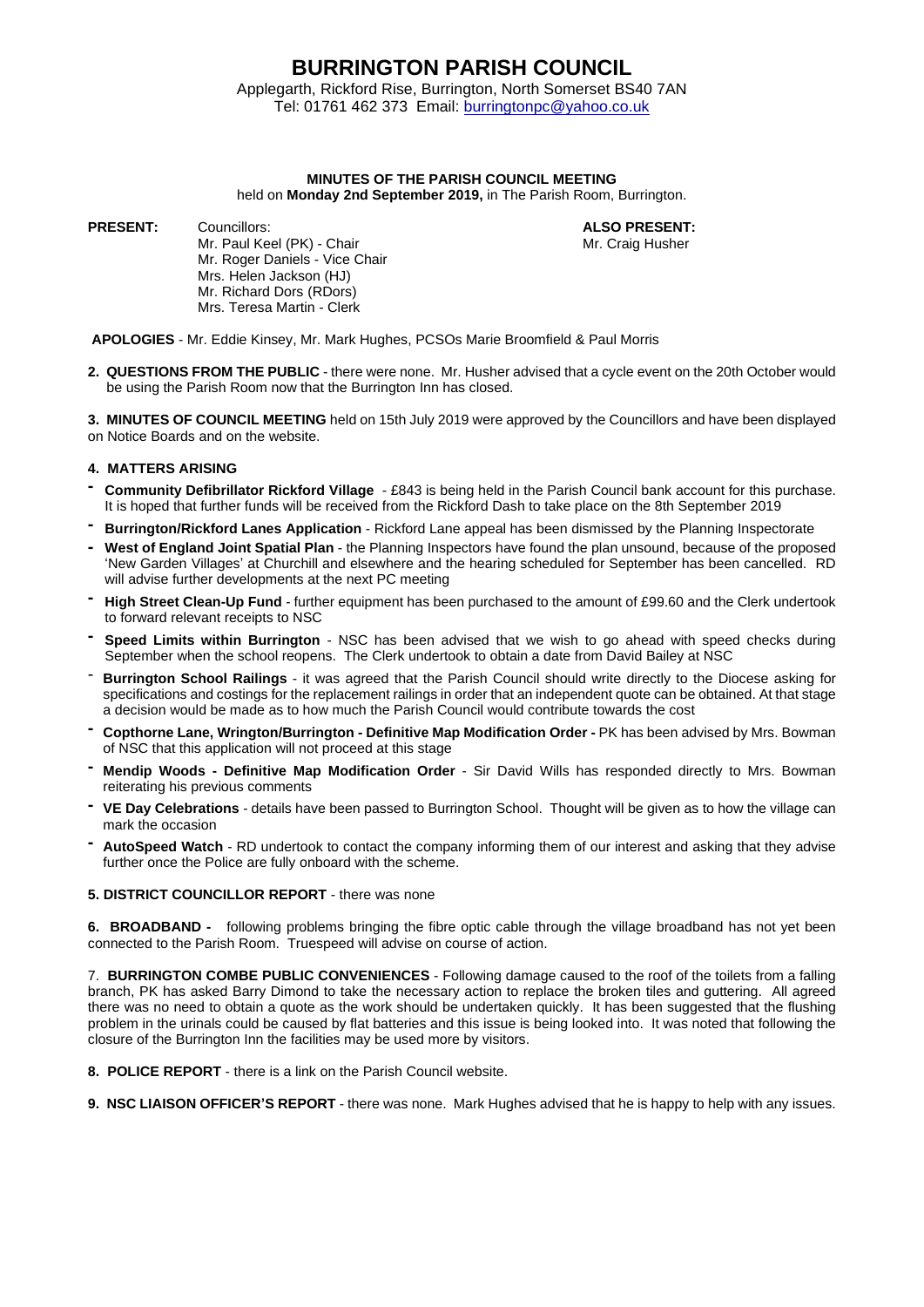## **BURRINGTON PARISH COUNCIL**

Applegarth, Rickford Rise, Burrington, North Somerset BS40 7AN Tel: 01761 462 373 Email: [burringtonpc@yahoo.co.uk](mailto:burringtonpc@yahoo.co.uk)

#### **10. CORRESPONDENCE**

- **- PCAA Minutes** noted
- **- Weston & North Somerset Disability Info & Advice Line** all agreed to decline the request for a donation
- **- The Mendip Heritage Fund for old Somerset County Fingerpost repair** the Clerk undertook to contact Mr. Masters of Somerset Forge to obtain a quote. If approved by Mendip Heritage Fund that the repairs qualify then the Parish Council will ask for the repair works to be undertaken on the fingerpost at the end of Ashey Lane that points towards Butcombe via Emily Lane.
- **- Cycle Time Trials in Burrington Combe** will take place on 22nd September from 10.00 11.15 am. There will be no road closures during this time
- **- Community Emergency Shelter Scheme** following a discussion with Barry Smith PK advised that the Parish Room would be made available in the case of an emergency. The Clerk undertook to advise NSC accordingly
- **- Churchill & Langford Mini Bus Society** the Minutes have been circulated. It was noted that a number of new drivers have been appointed.

#### **11. PLANNING APPLICATIONS**

**19/P/1765/TRCA** - Brook house, Langford Road - felling of Lawson Cypress tree - all agreed to leave to the Tree Officer

#### **Updates**

- **Bristol Airport expansion** no-one attended the recent meeting. The latest CAA report appears to be all about procedure, and it was agreed that we should wait for a more meaningful document to be published before passing comment.
- **Blagdon Water Gardens** RD will put links on the website for locals to access should they wish to raise issues. It was noted that the plans for 12 very large houses also incorporated the preservation of the listed garden wall located on the site. Councillors main area of concern is that the flood risk to Lower Langford should be thoroughly assessed before plans are approved. RD undertook to liaise with Churchill PC.

**12. JOINT SPATIAL PLAN & JOINT TRANSPORT PLAN** - RD will continue to keep a close eye on emerging plans and their implications for the Parish.

**13. BURIAL GROUND/CHURCHYARD -** the proposed memorial and inscription for Mrs. Pauline Schroeder was approved

**14. ACCOUNTS - RECEIPTS & PAYMENTS - payment** of the accounts shown on the following page were proposed by Helen Jackson and seconded by Richard Dors.

Details from bank statements show the following balances: @ 5th July 2019 Liquidity Account £8,081.40 @ 5th August 2019 Business Reserve Account £6,610.72 Current Account

#### **15. ANY OTHER BUSINESS**

**-** A contract for the Clerk was approved, signed by the Chairman and accepted by Mrs. Martin.

**18. DATE OF NEXT MEETING** - Monday, 11th November 2019, 7.30 pm in the Parish Room, Burrington. Should any major issues arise in the meantime an ad hoc meeting may be called.

The meeting closed at 8.45 pm